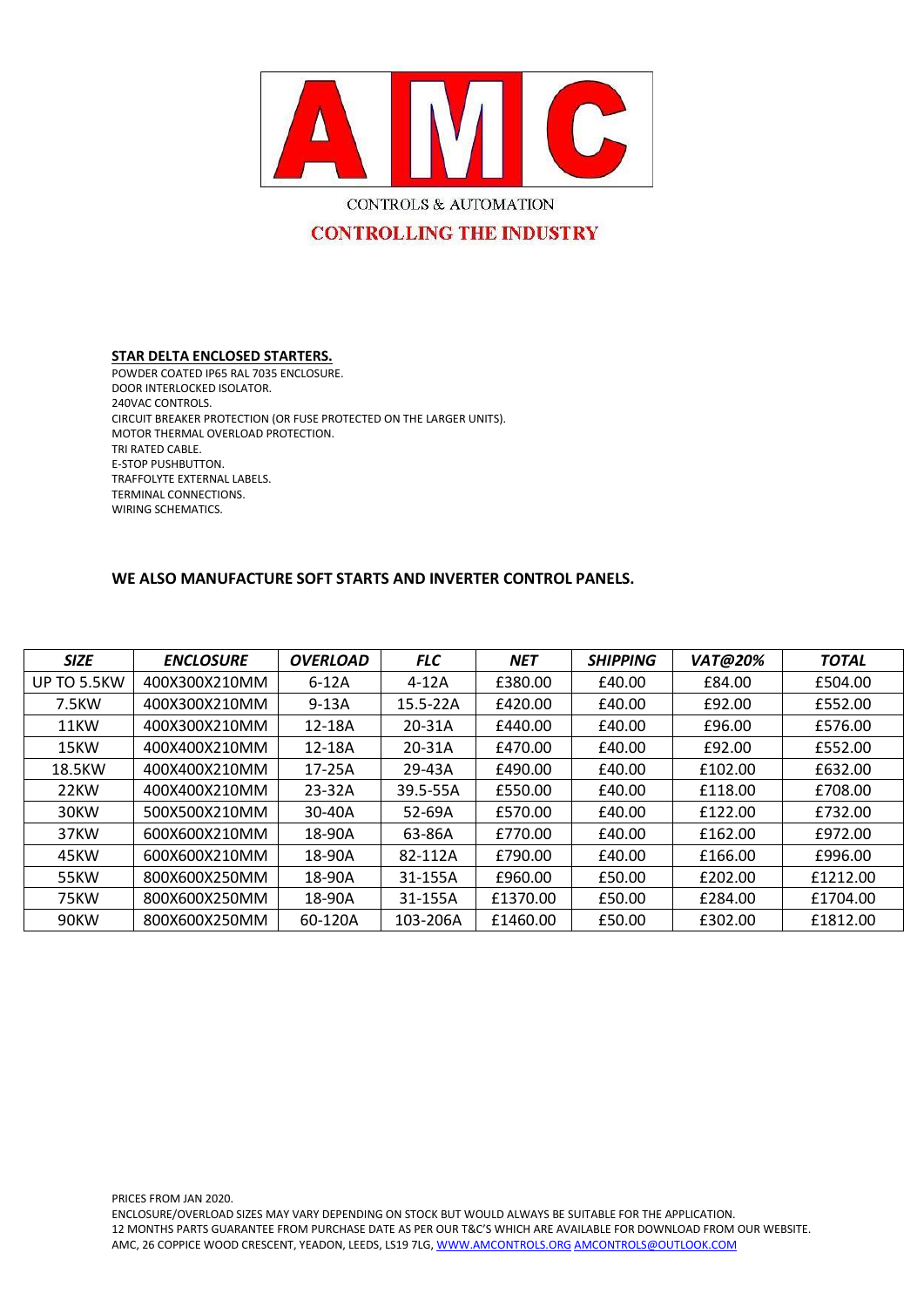

CONTROLS & AUTOMATION

# **CONTROLLING THE INDUSTRY**

#### **ENCLOSED INVERTER STARTERS.** POWDER COATED IP65 RAL 7035 ENCLOSURE. DOOR INTERLOCKED ISOLATOR. FAN/FILTER. 24VAC CONTROLS. CIRCUIT BREAKER PROTECTION. TRAFFOLYTE EXTERNAL LABELS. INDICATION. TRI RATED CABLE. SAFTEY RELAY WITH E-STOP PUSHBUTTON AND RESET PUSHBUTTON. TERMINAL CONNECTIONS. WIRING SCHEMATICS. SPEED CONTROL POTENTIOMETER WITH FWD/REV SWITCH.

## **WE ALSO MANUFACTURE STAR/DELTA AND SOFT START CONTROL PANELS.**

| <b>SIZE</b>     | <b>ENCLOSURE</b> | <b>INPUT</b>  | <b>FLC</b>    | <b>NET</b> | <b>SHIPPING</b> | <b>VAT@20%</b> | <b>TOTAL</b> |
|-----------------|------------------|---------------|---------------|------------|-----------------|----------------|--------------|
| *UP TO 1.4KW SP | 400X400X210MM    | <b>VARIES</b> | <b>VARIES</b> | £440.00    | £30.00          | £94.00         | £564.00      |
| $*1.5$ KW SP    | 400X400X210MM    | 20.5A         | 8A            | £600.00    | £30.00          | £100.00        | £600.00      |
| *2.2KW SP       | 500X400X210MM    | 24A           | 11A           | £700.00    | £30.00          | £116.00        | £696.00      |
| *4.0KW SP       | 600X400X210MM    | 32A           | 17.6A         | £820.00    | £30.00          | £134.00        | £804.00      |
| 5.5KW           | 600X400X210MM    | 12.4A         | 13A           | £890.00    | £30.00          | £146.00        | £876.00      |
| 7.5KW           | 600X400X210MM    | 16.1A         | 17A           | £930.00    | £30.00          | £152.00        | £912.00      |
| 11KW            | 800X600X310MM    | 24A           | 25A           | £1270.00   | £40.00          | £208.00        | £1248.00     |
| 15KW            | 800X600X310MM    | 31A           | 32A           | £1330.00   | £40.00          | £216.00        | £1296.00     |
| 18KW            | 800X600X310MM    | 36A           | 38A           | £1470.00   | £40.00          | £238.00        | £1428.00     |
| 22KW            | 800X600X310MM    | 44A           | 46A           | £1570.00   | £40.00          | £254.00        | £1524.00     |
| 30KW            | 1000X800X310MM   | 58A           | 60A           | £2520.00   | £50.00          | £406.00        | £2436.00     |
| 37KW            | 1000X800X310MM   | 72A           | 75A           | £2670.00   | £50.00          | £430.00        | £2580.00     |
| 45KW            | 1000X800X310MM   | 93A           | 96A           | £3000.00   | £50.00          | £464.00        | £2784.00     |

## **\*FOR 3 PHASE UP TO 4KW ADD £110.00 TO NET PRICE.**